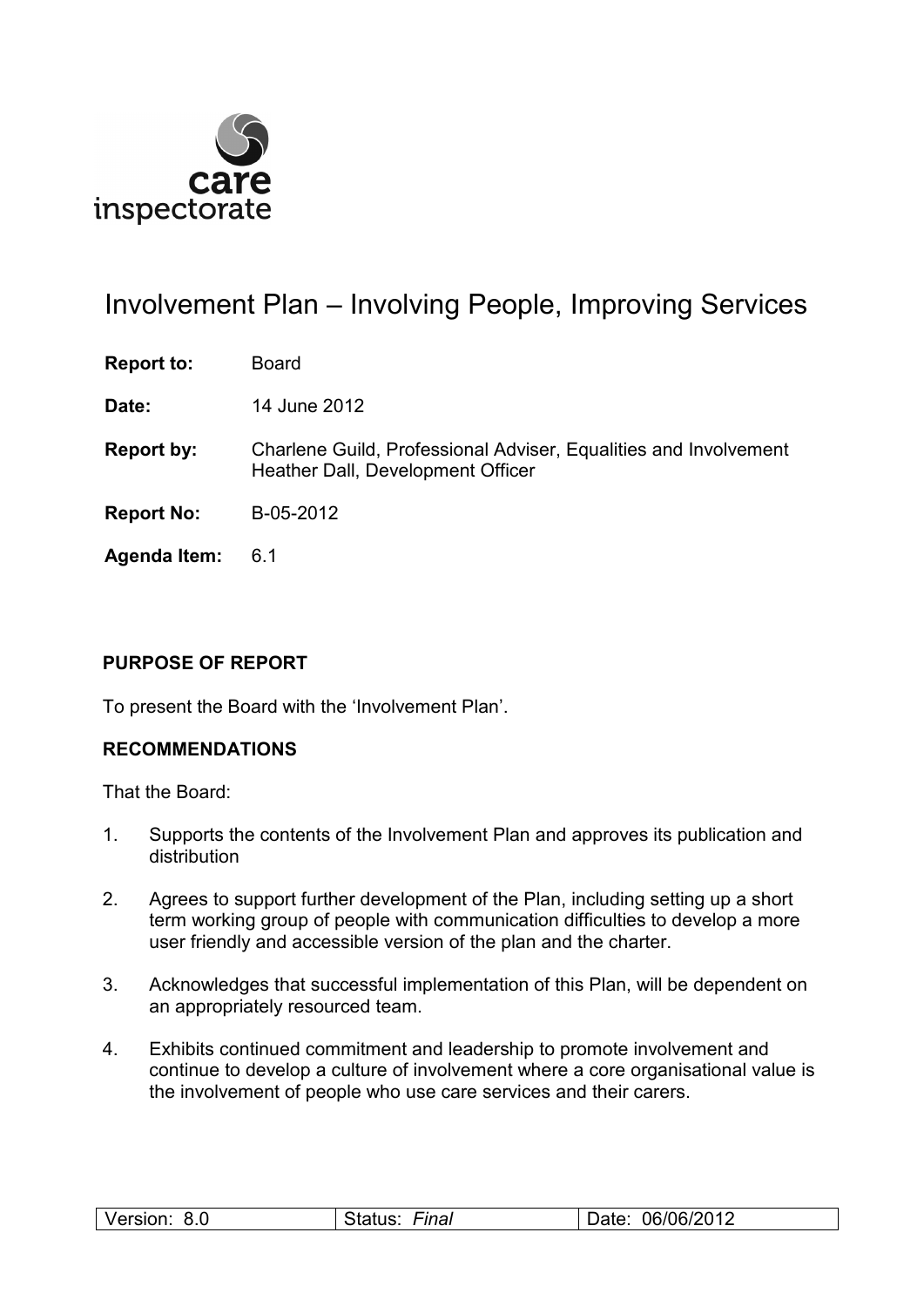# **Report Number**

## B-05-2012

## **Version Control and Consultation Recording Form**

| <b>Version</b>                                                                                                               | <b>Consultation</b>                                                                                                                             | <b>Manager</b>               |                                                                                                                                                                 | <b>Brief Description of Changes</b>                                                                                                                              |                |          |          |                 | <b>Date</b> |  |
|------------------------------------------------------------------------------------------------------------------------------|-------------------------------------------------------------------------------------------------------------------------------------------------|------------------------------|-----------------------------------------------------------------------------------------------------------------------------------------------------------------|------------------------------------------------------------------------------------------------------------------------------------------------------------------|----------------|----------|----------|-----------------|-------------|--|
| 1                                                                                                                            | Senior Management                                                                                                                               | ET                           |                                                                                                                                                                 | Minor Typographical Changes                                                                                                                                      |                |          |          |                 | 30/5/12     |  |
|                                                                                                                              | <b>Legal Services</b>                                                                                                                           |                              |                                                                                                                                                                 |                                                                                                                                                                  |                |          |          |                 |             |  |
|                                                                                                                              | <b>Resources Directorate</b>                                                                                                                    | Finance &<br><b>HR Depts</b> |                                                                                                                                                                 | Consulted<br>Appendix<br>required to support the Plan                                                                                                            | $\overline{2}$ | in<br>on | relation | to<br>resources | 25/5/12     |  |
|                                                                                                                              | Committee<br>Consultation<br>(where appropriate)                                                                                                | S&P<br>Committee             |                                                                                                                                                                 | Clearer linkages to the impact<br>on service users and their carers<br>included in the Plan together<br>with more direct mapping to<br><b>Corporate Outcomes</b> |                |          |          |                 | 13/3/12     |  |
|                                                                                                                              | Partnership Forum<br>Consultation<br>(where appropriate)                                                                                        |                              |                                                                                                                                                                 |                                                                                                                                                                  |                |          |          |                 |             |  |
|                                                                                                                              | <b>Equality Impact Assessment</b><br>To be completed when submitting a new or updated policy (guidance, practice or<br>procedure) for approval. |                              |                                                                                                                                                                 |                                                                                                                                                                  |                |          |          |                 |             |  |
| Policy Title:                                                                                                                |                                                                                                                                                 |                              |                                                                                                                                                                 | Involvement proposals                                                                                                                                            |                |          |          |                 |             |  |
|                                                                                                                              | Date of Initial Assessment:                                                                                                                     |                              |                                                                                                                                                                 |                                                                                                                                                                  |                |          |          |                 |             |  |
| <b>EIA Carried Out</b>                                                                                                       |                                                                                                                                                 |                              |                                                                                                                                                                 | <b>YES</b>                                                                                                                                                       | ✓              |          |          | <b>NO</b>       |             |  |
| If yes, please attach the accompanying EIA and<br>briefly outline the equality and diversity<br>implications of this policy. |                                                                                                                                                 |                              | The Plan and the implementation of<br>the actions contained within it will have<br>a significant positive impact on people<br>with protected characteristic(s). |                                                                                                                                                                  |                |          |          |                 |             |  |
|                                                                                                                              | If no, you are confirming that this policy will have                                                                                            |                              |                                                                                                                                                                 | Name: Colin McAllister                                                                                                                                           |                |          |          |                 |             |  |
| no negative impact on people with a protected<br>characteristic and a full Equality Impact<br>Assessment is not required.    |                                                                                                                                                 |                              | <b>Position: CPCI Manager</b>                                                                                                                                   |                                                                                                                                                                  |                |          |          |                 |             |  |
| Authorised by Director<br>Name: Karen Anderson                                                                               |                                                                                                                                                 | Date: 4 June 2012            |                                                                                                                                                                 |                                                                                                                                                                  |                |          |          |                 |             |  |

| Version: | Final    | 06/06/2012 |
|----------|----------|------------|
| 8.0      | Status:  | Date:      |
|          | $D = 20$ |            |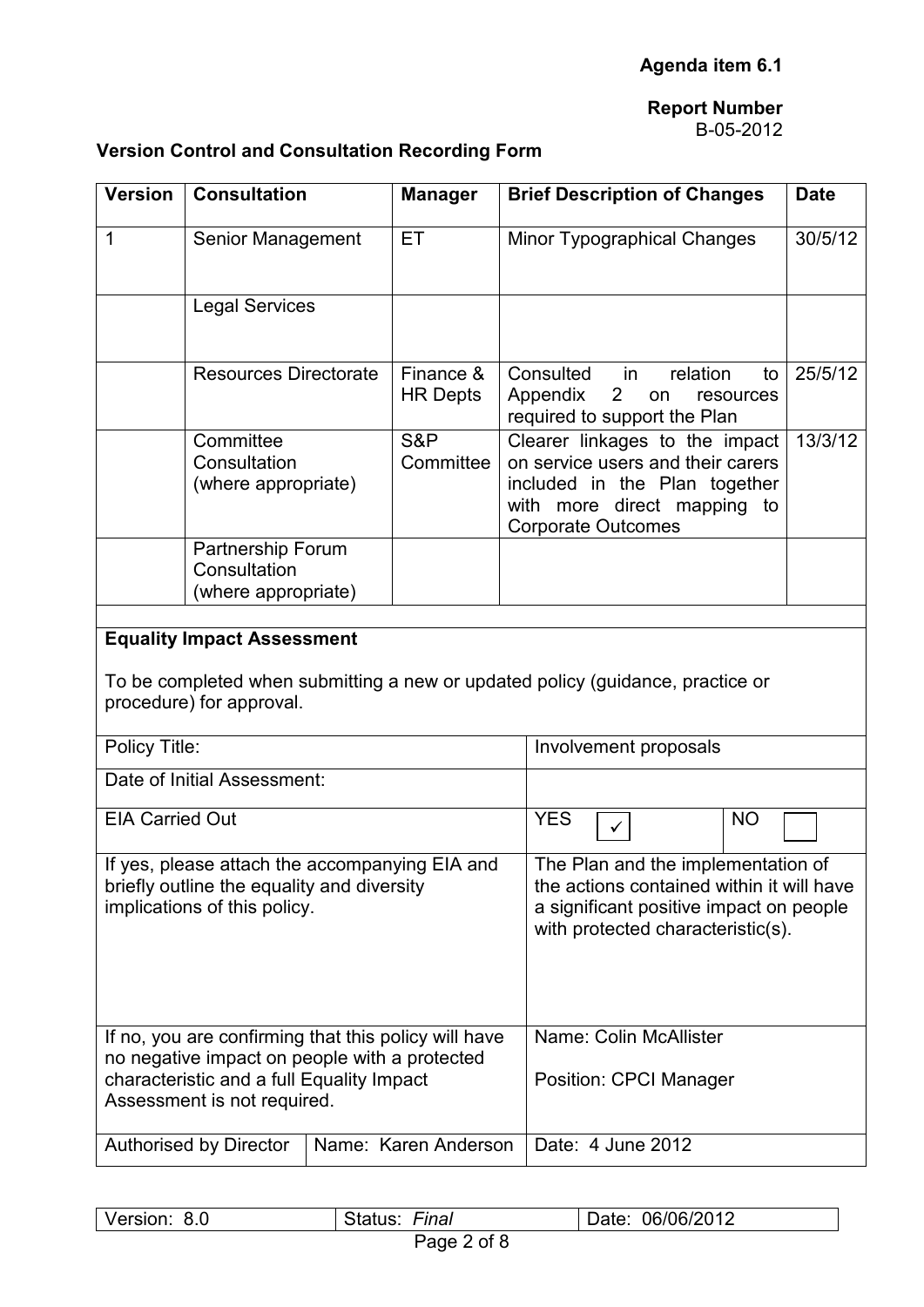## **1.0 CORPORATE PLAN REFERENCE**

#### **1.1 Corporate Plan Reference**

Outcomes 1-3

- 1. The quality of services in Scotland is improving
- 2. People understand the quality of service they should expect and have a good experience of services centred on their needs, rights and risks
- 3. The Care Inspectorate performs effectively and efficiently as an independent, scrutiny and improvement body and works well in partnership with other bodies
- **1.2** In addition, the Public Services Reform (Scotland) Act 2010 ('the Act') requires the Care Inspectorate to 'secure continuous improvement in user focus in the exercise of their scrutiny functions and demonstrate that improvement'. It goes on to define user focus for the Care Inspectorate as the involvement of people who use care services and their carers in the design and delivery of its scrutiny functions and strategic governance.
- **1.3** Building on the work of our three predecessors, the Care Inspectorate continues to be committed to meaningful involvement because we believe that involving people who use care services and carers will improve the outcomes for people who use services and make what we do more effective, efficient and relevant to the people of Scotland.

## **2.0 BACKGROUND AND INTRODUCTION**

#### **2.1 Involvement Review (May – September 2011)**

Following a report to the Executive Team in May 2011, it was agreed that a steering group be set up to conduct a review into our involvement activities. The aim of the group was to review past and current activities, to recommend the vision and principles for involvement, inform a future Involvement Strategy and recommend any structural changes required to take this work forward. To ensure that these aims were well informed, during the course of the review, over 400 of our stakeholders were consulted by conducting focus groups, workshops, one to one meetings, telephone interviews and an online questionnaire.

## **2.2 Board Meeting (20 December 2011)**

The final report detailing the findings of the Involvement Review was presented at the Board meeting on 20 December 2011. As a result of the information presented, the Board agreed that following on from the review feedback:

• A single involvement team be created, incorporating the previous strategic involvement and lay assessor teams and to be located within the Planning, Assurance and Public Reporting Directorate.

| Version: 8.0 | Status: Final | Date: 06/06/2012 |
|--------------|---------------|------------------|
|              | Page 3 of 8   |                  |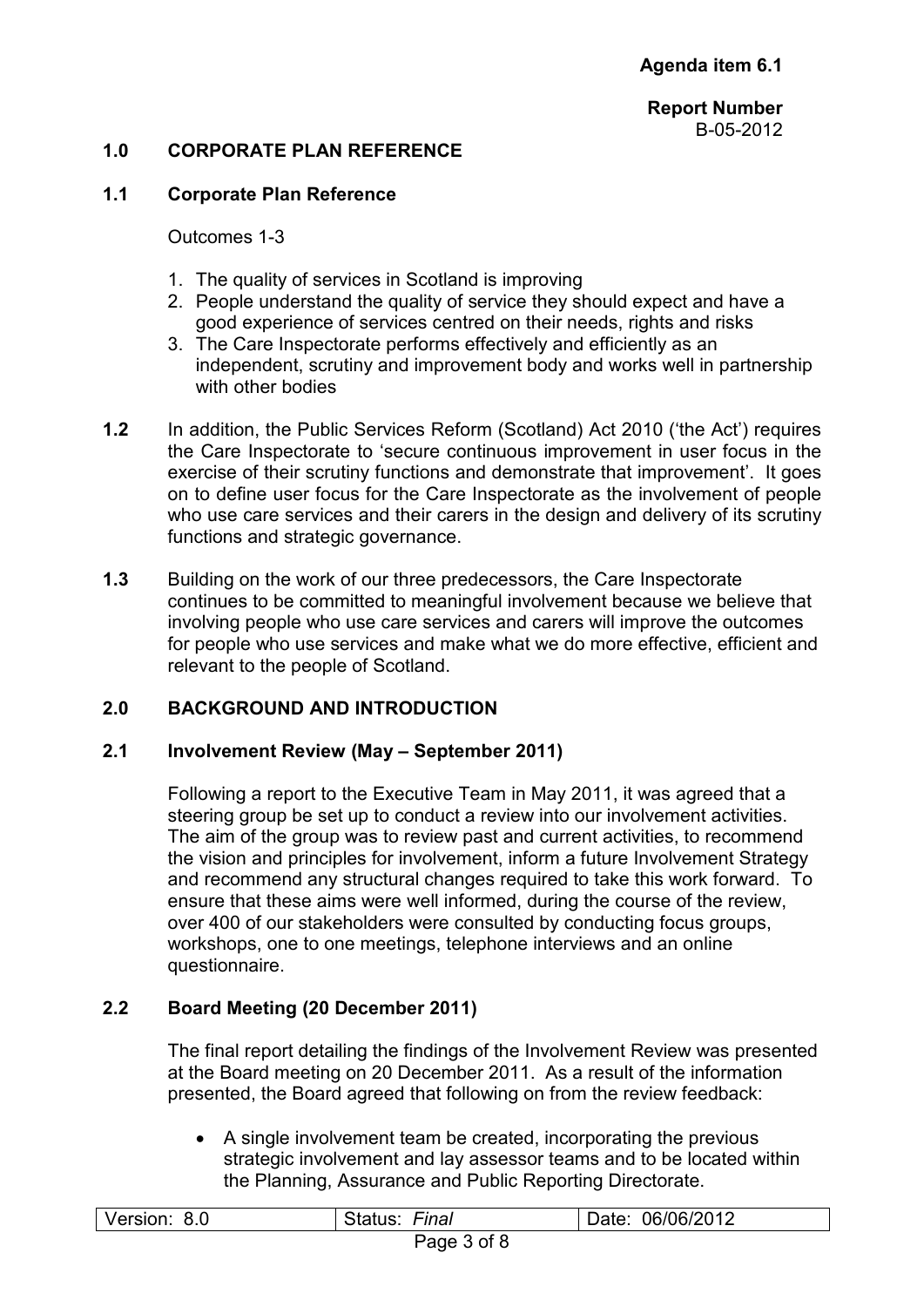Once the unified involvement team is in place it will provide the organisation with a single source of administration and support, avoiding duplication and offering a single point of contact for involved people and colleagues.

- Development of a Care Inspectorate Involvement Strategy needed to be progressed as a matter of urgency, using a co-production method of involvement.
- Resource modelling needed to be undertaken and a paper developed setting out the resources required to implement the strategy.

## **2.3 Producing the Involvement Plan**

A Project Group was set up to produce an Involvement Strategy (known as 'The plan') (see appendix 2 of the Plan for group membership). Originally the group was to report to the Board in March 2012 however this timescale was reconsidered and the Project Group were given an extension to enable the work to be carried out using a co-production approach to involvement and to allow for a short period of consultation.

An interim report and draft plan was presented to the Strategy and Performance Committee on 13 March 2012. The outcome of this meeting was feedback on the draft plan and support to progress the work as proposed.

The Project Group met on six occasions and held three consultation events in addition to wide distribution of the Draft Involvement Plan.

#### **3.0 THE METHOD OF CO-PRODUCTION**

- **3.1** The method of co-production is not a new one. However, the concept is increasingly being realised as public bodies put people at the centre of designing services.
- **3.2** For the Involvement Strategy project we used some distinct principles of coproduction to give the group clear and agreed parameters:
	- Co-production views service users and staff as 'active contributors' and not passive consumers/workers (called the assets-based approach).
	- Co-production promotes collaborative rather than paternalistic relationships between staff and service users.
	- Co-production puts the focus on delivery of outcomes.

(See appendix 4 of the Plan for details of the co-production process.)

## **4.0 ISSUES CONSIDERED BY THE PROJECT GROUP**

#### **4.1 Title of 'Involvement Strategy'**

| Version:<br>8.0 | --<br>-ınal<br>.wo | 06/06/2012<br>Jate: |
|-----------------|--------------------|---------------------|
|                 | ___                |                     |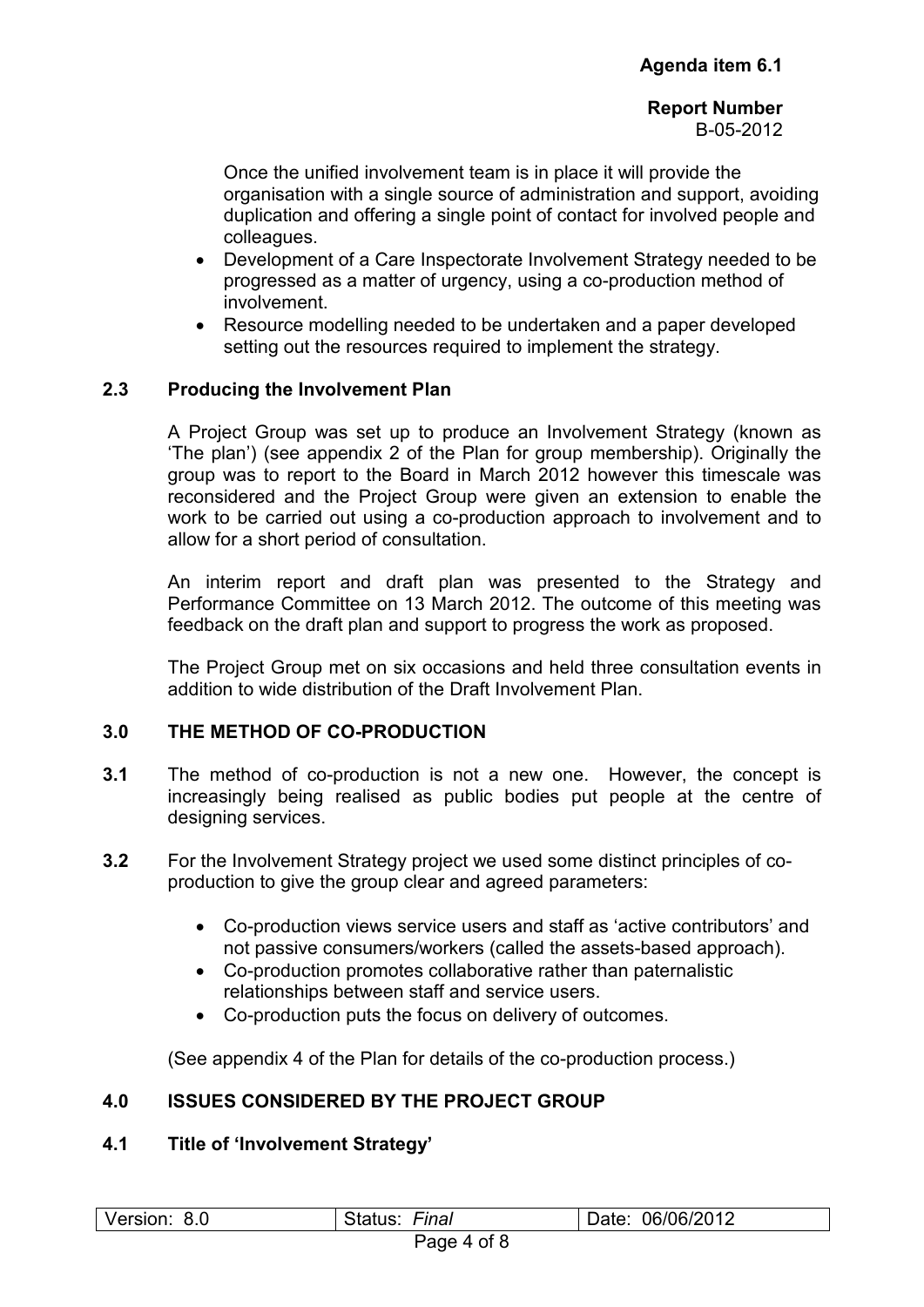## **Report Number**

B-05-2012 The Project group decided that the use of the word 'strategy' was professional and unhelpful to people who were not familiar with 'management speak' and as such 'Involving People, Improving Services – the Plan' was agreed.

## **4.2 Format**

 The Project group wanted the 'Involvement Plan' to be a document that was accessible to people who use services, external organisations as well as staff within the Care Inspectorate. They wanted the Plan to have photographs and images within it, to prevent it looking formal and uninviting to read.

During the consultation process people who are unable to read gave helpful feedback on how the document and in particular the charter could be produced to make it more accessible and as such meaningful to people with reading and communication difficulties. The Project group therefore recommend that a follow up action is to develop these 'documents' in a suitable format with people who have raised these issues.

## **4.3 'Involvement'**

 The Project group had a debate about the use of the term 'involvement' as opposed to other terms, such as participation and engagement. The consensus was to use the term 'involvement' as requested by the Board.

## **4.4 Methods of Involvement**

The Project group considered different ways of showing what is meant by 'involvement' and eventually we decided to show the various approaches to involving people but not to detail how this would be carried out.

The Involvement team will develop this area of work further by producing information and training for staff and people who use services and their carers.

## **4.5 Sector Leader in Involvement**

The Board was keen for the Involvement plan to state that Care Inspectorate will be an organisation that evidences progressive involvement practice. Whilst the Care Inspectorate currently as a scrutiny body is carrying out good involvement, the Project Group (being aware of service providers and local authorities involvement practices), made a conscious decision to state that by 2015 the Care Inspectorate will be recognised as a leader in involvement. This was to acknowledge that more work was required in order for the Care Inspectorate to achieve this status.

## **4.6 Outcomes – Benefits of Involvement**

The Project group recognised that there was a need to state the benefits to the Care Inspectorate, people who use care services/carers, the wider public and for those involved in our work. The project group were aware of the publicly

| Version:        | Final   | 06/06/2012 |  |
|-----------------|---------|------------|--|
| 8.0             | rialus. | Date:      |  |
| $P - P - P - P$ |         |            |  |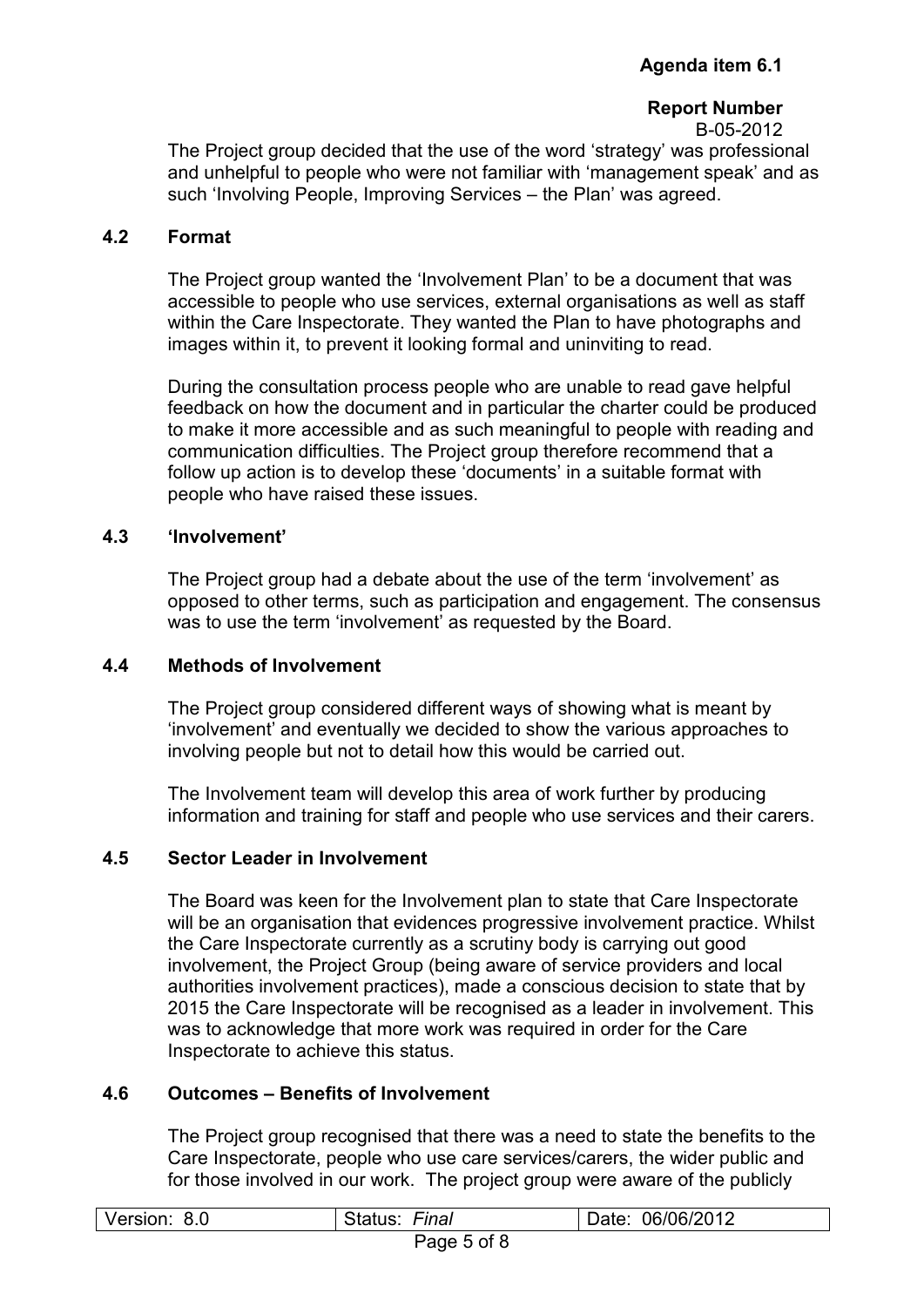resourced finance that was required to support involvement and that best value and outcomes need to be evidenced.

The outcomes set out within the Involvement Plan link to the corporate outcomes (1-3) and the project group have identified how involvement can support the achievement of these.

It is stated within the Involvement Plan that a working group will be set up to consider how the outcomes can be evidenced and reported on. This work should be carried out in conjunction with the Care Inspectorate's current Quality Assurance work on evidencing outcomes, to ensure integration or alignment of these processes.

## **4.7 Culture of Involvement**

The reoccurring theme in Project group meetings was how to develop a common understanding and commitment to involvement across all departments and directorates. The development of the Care Inspectorate Involvement Charter was identified as significant in setting out the Care Inspectorate's, and as such all of our employees' commitment to involvement.

The group have looked at how the Involvement culture can be developed, through 'involvement' being a core organisational value, to staff being appraised annually on issues including their contribution to developing and promoting involvement to promoting involvement. In order to progress this last point we have detailed within the action plan that we need to identify staff's involvement roles and responsibilities.

Ultimately while there is a need for dedicated 'involvement team' as involvement is an organisation wide responsibility and time and energy will be required to ensure that the culture is developed and sustained and leadership from the Board, Directors and senior management will be critical.

## **5 CONSULTATION**

**5.1** The project group finalised the draft Involvement Plan on 6 April and reconvened on 3 May to draw together the feedback from the consultation process.

The consultation focused on people and organisations that currently have experience of the Care Inspectorate's involvement activities and across the organisation (appendix 3 of the Plan).

**5.2** While lay assessors and involving people group members consulted in this process are adults who have used a range of care services, including homelessness, offender accommodation, fostering and care homes, the Project group recognise that not all people who use services that we scrutinise were represented.

| Version: 8.0 | Final<br>Status: | 06/06/2012<br>Date: |
|--------------|------------------|---------------------|
|              | Page 6 of 8      |                     |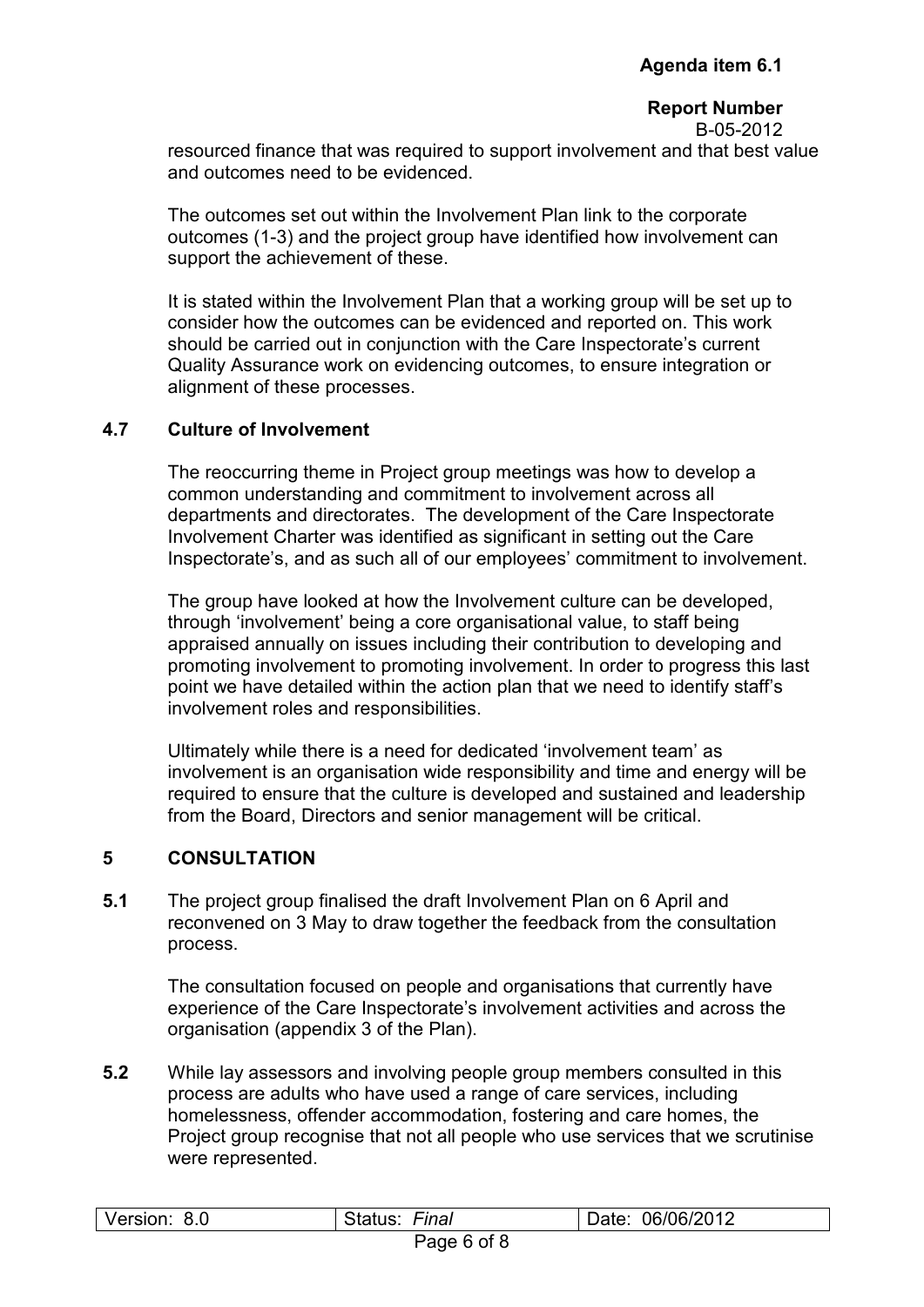The Project group acknowledge this and have specified in the Involvement Plan that there is a need to involve people from 'a wide range of cultures, communities, circumstances, backgrounds and ages' in our work and in order to do this resources are required to develop contacts and relationships.

## **6.0 RESOURCE IMPLICATIONS**

- **6.1** In order for the Involvement Plan to be progressed and for current involvement activity to be sustained, additional staff resources are required.
- **6.2** A short paper providing an initial scoping of the resources required is attached at Appendix 2.

The staffing structure and resources will be considered in conjunction with the Care Inspectorate's organisational review.

## **7.0 INTENDED OUTCOMES AND ACTIONS**

- **7.1** The purpose of the Involvement Plan is to set out the Care Inspectorate's commitment to fulfilling (if not exceeding) the Scottish Ministers expectations regarding the Duty of User Focus, in relation to people who use care services and their carers. To achieve this, we will need to be an organisation that:
	- thinks creatively about involving people who use scrutinised services in order that they can express their views about the services they receive and want,
	- is not only influenced in its day to day activities by the feedback of people who use care services and carers but works alongside them in different ways to produce the best results,
	- demonstrates a model of involvement which allows involved people to be fully engaged in our work and have a choice in how they participate meaningfully,
	- expands upon involvement activities already in place, producing opportunities and continuing to be accessible and inclusive for all,
	- continues the successful recruitment and retention of involved people for strategic and operational activities,
	- fosters a cohesive internal approach to the involvement plan and its application, and
	- views involvement internally as an overarching value and principle of the organisation.

The Involvement Plan sets out the Care Inspectorate's commitment to involvement, the corporate outcomes that involvement activities will contribute to and the actions that are necessary in order to achieve these outcomes.

**7.2** Achieving these actions will allow us to become an organisation, which over time, is viewed externally as a good practice benchmark for others and has a reputation as a leader in its field for involving people.

| Version: 8.0 | Final<br>Status: | Date: 06/06/2012 |
|--------------|------------------|------------------|
|              | of 8<br>Page     |                  |